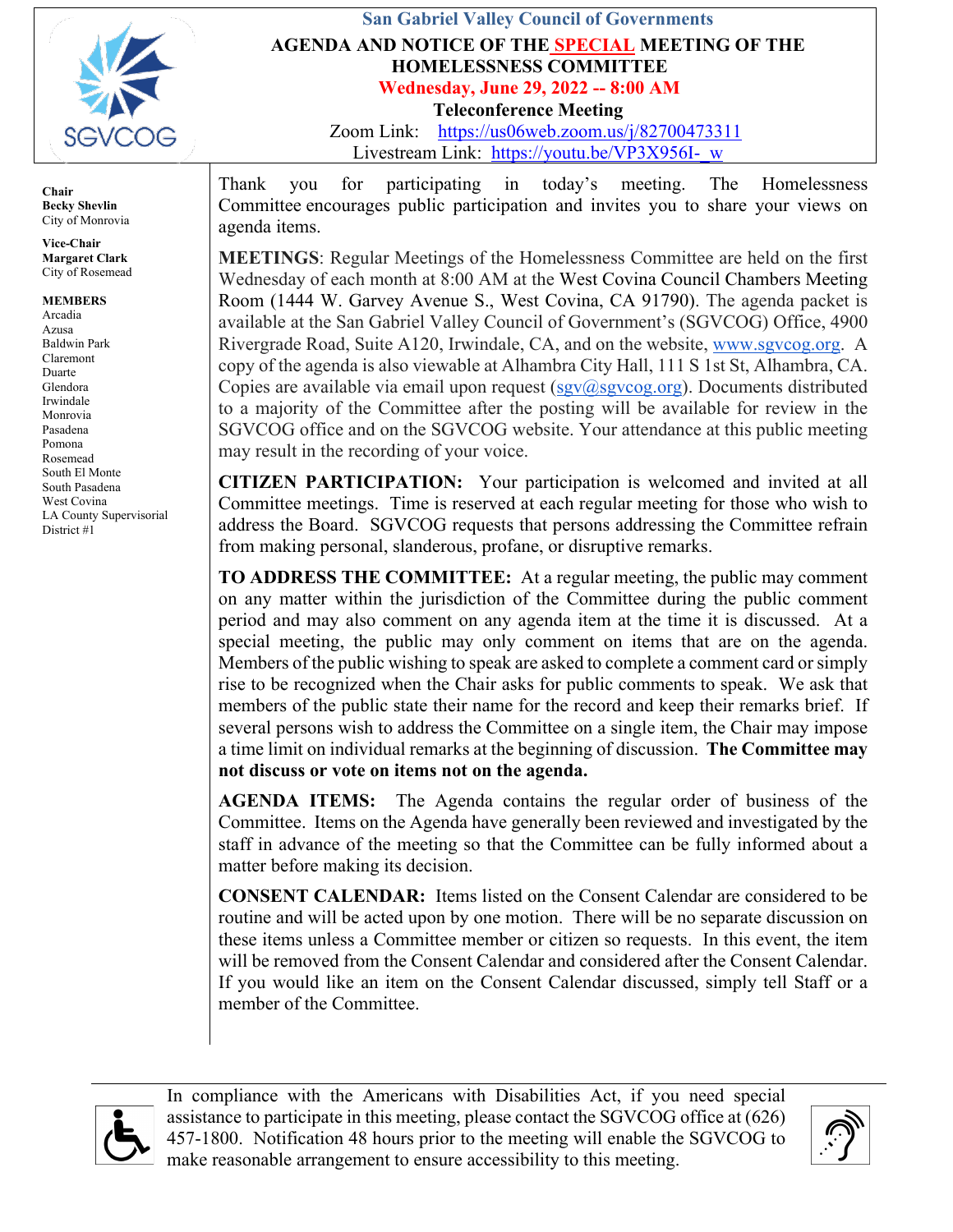**MEETING MODIFICATIONS DUE TO THE STATE AND LOCAL STATE OF EMERGENCY RESULTING FROM THE THREAT OF COVID-19**: AB 361 (Rivas), signed by California Governor Gavin Newsom on September 16, 2021, authorizes local agencies to hold public meetings via teleconferencing and allows for members of the public to observe and address the meeting telephonically or electronically to promote social distancing due to the state and local emergency resulting from the threat of the Novel Coronavirus (COVID-19).

To follow the new provisions in AB 361 and ensure the safety of Committee Members and staff for the purpose of limiting the risk of COVID-19, in-person public participation at the Homelessness Committee meeting will not be allowed. To allow for public participation, the Homelessness Committee will conduct its meeting through Zoom Video Communications. To participate in the meeting, download Zoom on any phone or computer device and copy and paste the following link into your browser to access the live meeting: [https://us06web.zoom.us/j/82700473311.](https://us06web.zoom.us/j/82700473311) You may also access the meeting via the livestream link on the front of the agenda page.

Instructions for Public Comments: For those wishing to make public comments on agenda and nonagenda items, but within the SGVCOG's subject matter jurisdiction, you may submit written comments via email or provide a verbal comment by participating through Zoom.

- Written Comments (Email): If you wish to submit written public comments to be distributed to the committee members prior to or during the meeting, please submit these materials via email to Victoria Urenia at [vurenia@sgvcog.org](mailto:vurenia@sgvcog.org) at least 1 hour prior to the scheduled meeting time. Please indicate in the Subject Line of the email "FOR PUBLIC COMMENT." Emailed public comments will be read into the record and will be part of the recorded meeting minutes. Written public comments may include, but are not limited to letters, reports, and presentations. While there is no page or word count limit for written comments, the time for reading written public comments into the record will be limited to three minutes, which is the same time allotted for verbal comments.
- Verbal Comments (Zoom): Through Zoom, you may provide a verbal comment by using the web interface "Raise Hand" feature. Wait to be called upon by staff, and then you may provide verbal comments for up to 3 minutes. Public comment is taken at the beginning of the meeting for items not on the agenda. Public comment is also accepted at the beginning of each agenda item.

Any member of the public requiring a reasonable accommodation to participate in this meeting should contact Victoria Urenia at least 48 hours prior to the meeting at (626) 225-2598 or at [vurenia@sgvcog.org.](mailto:vurenia@sgvcog.org)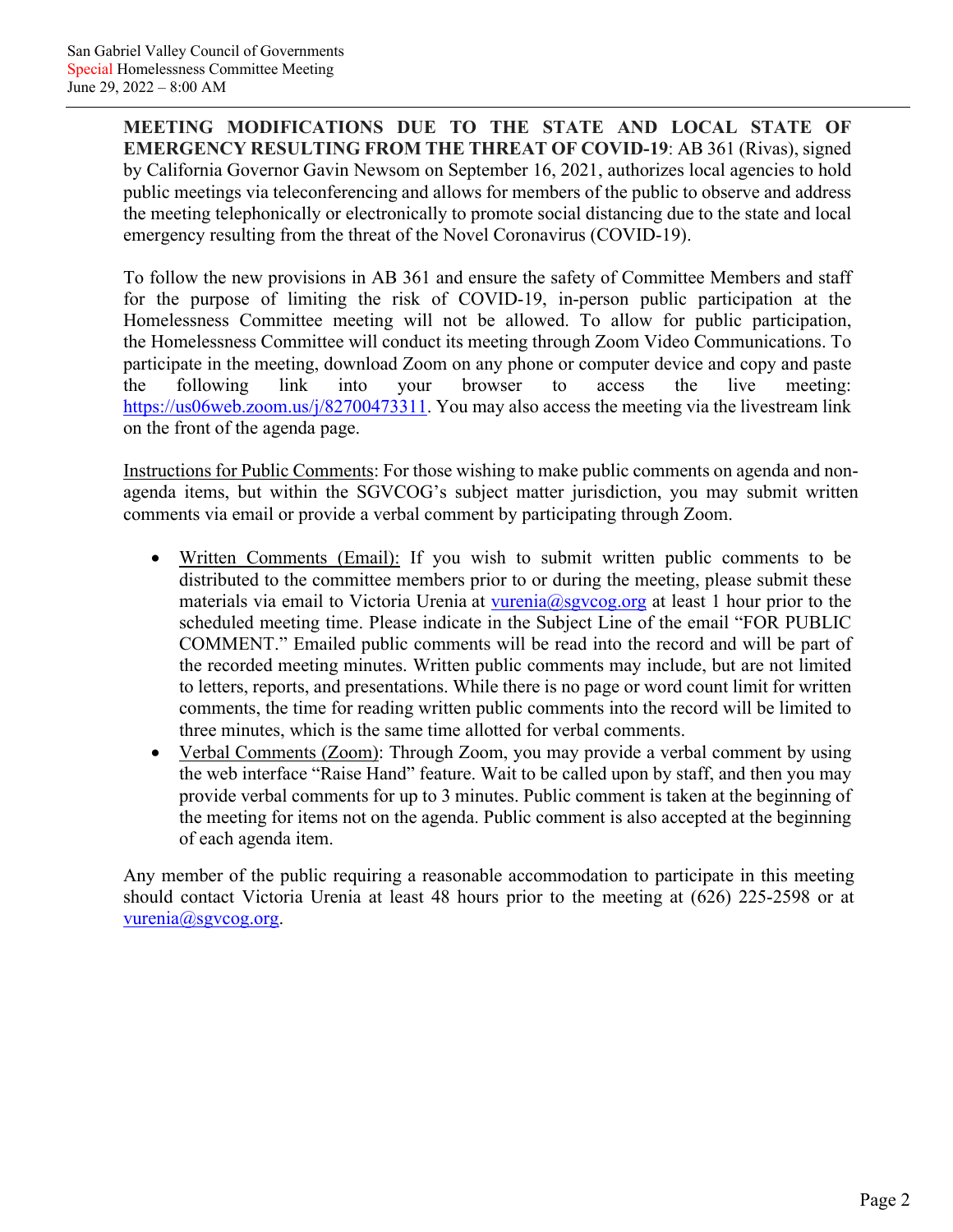## **PRELIMINARY BUSINESS**

- **1.** Call to Order
- **2.** Roll Call
- **3.** Public Comment *(If necessary, the Chair may place reasonable time limits on all comments)*

### **ACTION ITEM**

**4.** Adopt Resolution 22-08-HC Making Specified Findings to Enable the Homelessness [Committee to Continue to Hold Meetings Via Teleconferencing –](#page-3-0) Page 1 *Recommended Action: Adopt Resolution 22-08-HC making specified findings that the existence of a local and state of emergency in California caused by the ongoing COVID-19 pandemic continues to directly impact the ability of the SGVCOG to hold public meetings safely in person thereby necessitating an ability to continue holding meetings via teleconferencing*

#### **ADJOURN**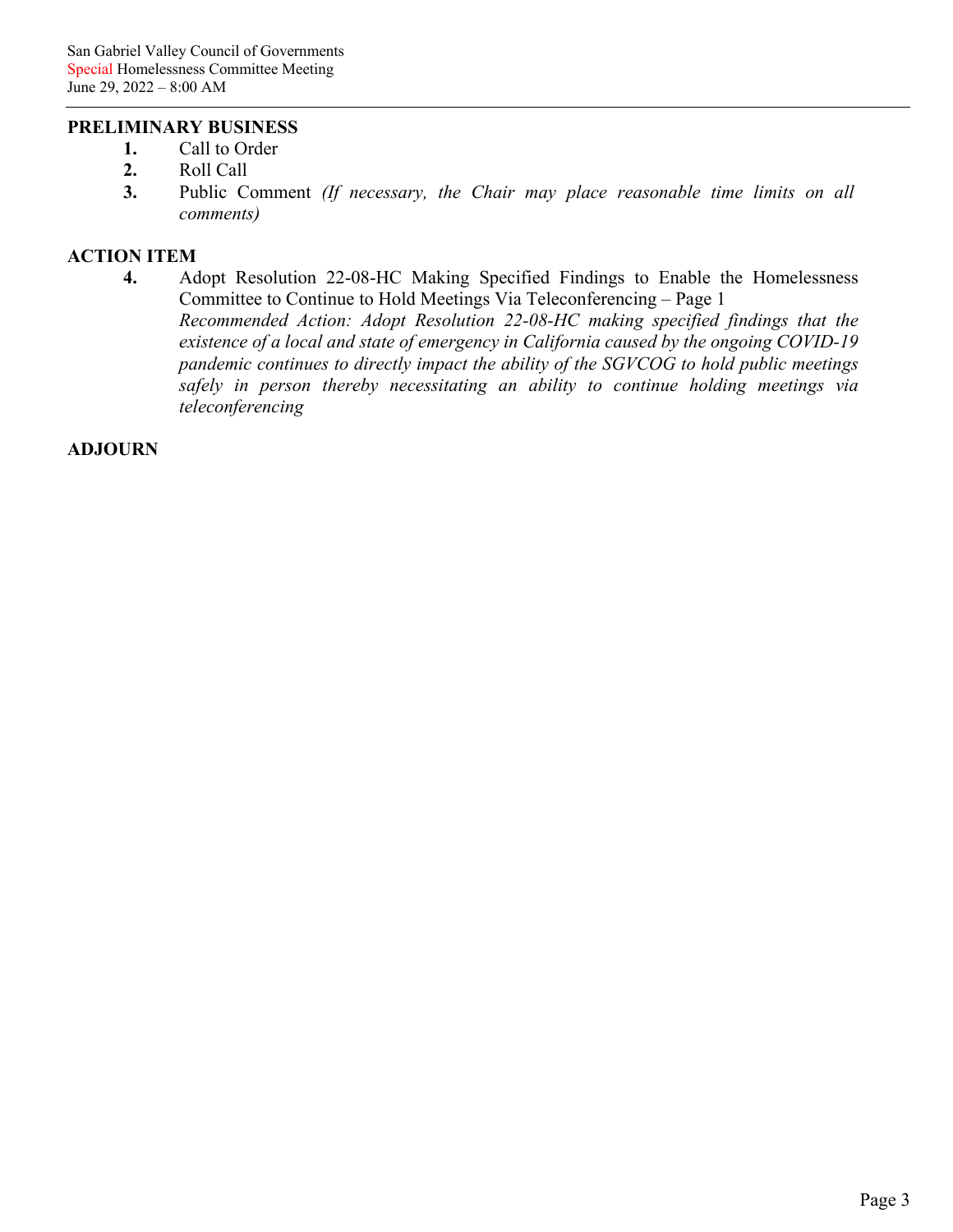# <span id="page-3-0"></span>REPORT

| RE:   | <b>ADOPT RESOLUTION 22-08-H</b><br><b>ENARLE THE HOMELESSNE</b> |
|-------|-----------------------------------------------------------------|
| FROM: | Marisa Creter, Executive Director                               |
| TO:   | Homelessness Committee                                          |
| DATE: | June 29, 2022                                                   |

### $R$ **C MAKING SPECIFIED FINDINGS TO ENABLE THE HOMELESSNESS COMMITTEE TO CONTINUE TO HOLD MEETINGS VIA TELECONFERENCING**

### **RECOMMENDED ACTION**

Adopt Resolution 22-08-HC making specified findings that the existence of a local and state of emergency in California caused by the ongoing COVID-19 pandemic continues to directly impact the ability of the SGVCOG to hold public meetings safely in person thereby necessitating an ability to continue holding meetings via teleconferencing.

### **BACKGROUND**

Introduced by Assemblymember Robert Rivas (D-Hollister) on February 1, 2021, AB 361 codifies portions of Governor Gavin Newsom's existing Ralph M. Brown Act exemptions pertaining to teleconferencing if a local agency issues an emergency finding, and reissues it every 30 days, that it is unsafe to meet in person. Specifically, the Brown Act exemptions include requirements to provide a public teleconference location, to maintain a member quorum within the agency's jurisdiction and to provide for public comment at each teleconference location, such as a private residence. The legislation expires in December 2024. On September 16, 2021, California Governor Gavin Newsom signed AB 361 into law, effective immediately.

A local agency wishing to rely on the provisions of AB 361 must meet one of the following criteria:

- 1. The local agency holds a meeting during a proclaimed state of emergency, and state or local officials have imposed or recommended measures to promote social distancing; or
- 2. The local holds a meeting during a proclaimed state of emergency for the purpose of determining, by majority vote, whether as a result of the emergency, meeting in person would present imminent risks to the health or safety of attendees; or
- 3. The local agency holds a meeting during a proclaimed state of emergency and has determined, by majority vote, that, as a result of the emergency, meeting in person would present imminent risks to the health or safety of attendees.

On March 4, 2020, Governor Newsom proclaimed a State of Emergency in California due to the threat of COVID-19 and shortly thereafter issued Executive Order N-29-20 suspending certain Brown Act provisions relating to teleconferencing as public meetings began to be held online.<sup>[1](#page-3-1)</sup> However, this Executive Order expired on September 30, 2021, despite the State of Emergency remaining in place.

<span id="page-3-1"></span><sup>&</sup>lt;sup>1</sup> Similarly, on March 4, 2020, the Los Angeles County Board of Supervisors and Los Angeles County Health Officer declared a local and health emergency due to the threat of COVID-19.